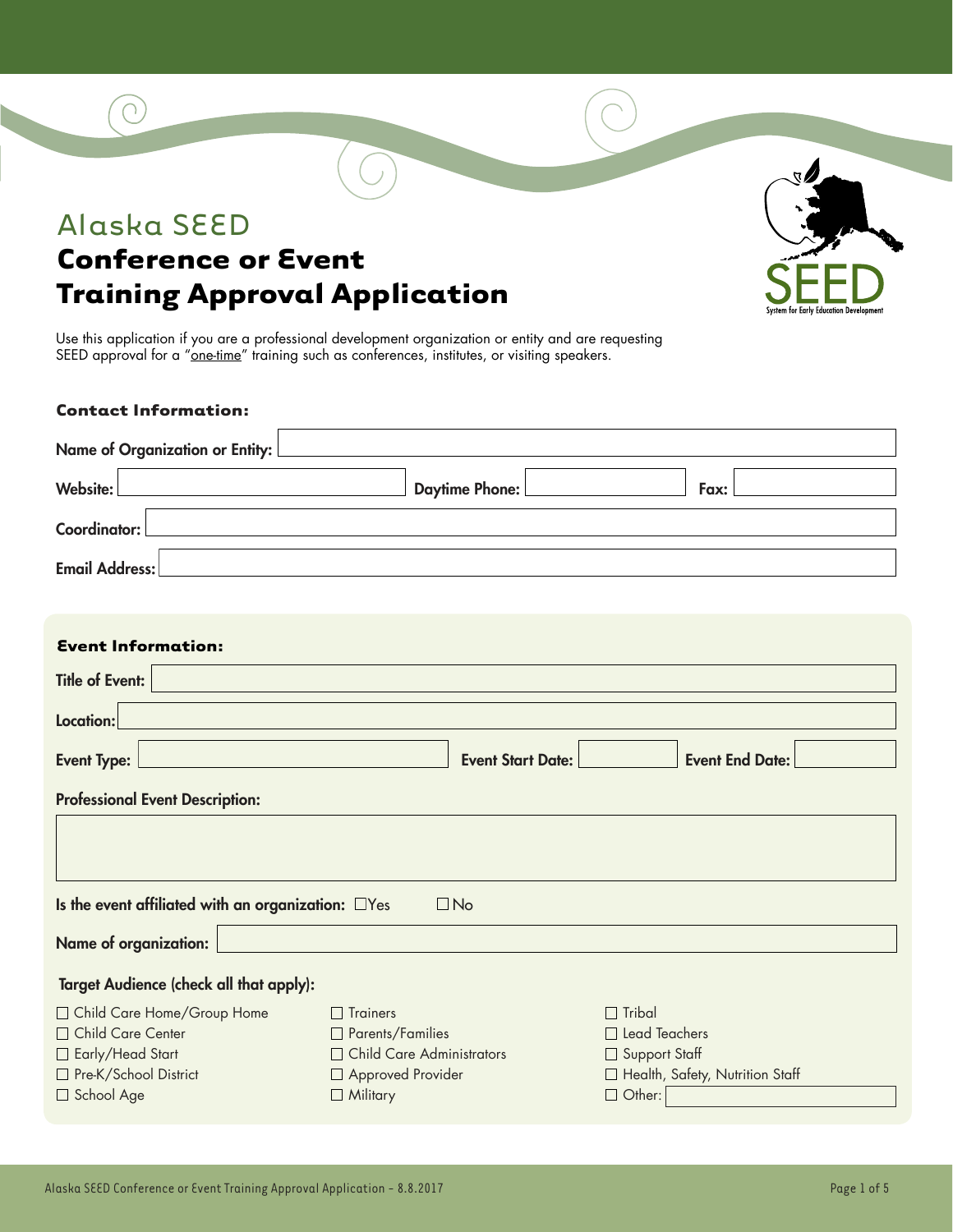### Alaska SEED

### **Conference or Event Training Approval Application**

### **Conference or Event Information Continued:**

|  | Check all age groups for which this training applies: |  |
|--|-------------------------------------------------------|--|
|  |                                                       |  |

- $\Box$  Prenatal
- $\Box$  Infant (birth through 18 months)
- $\Box$  Toddler (19 through 36 months)
- $\square$  Preschooler (3 through 5 years, not in school)
- $\square$  School age (6 through 12 years)
- Youth (13 through 18 years)

All Age Groups □ Special Needs □ Adult Learning  $\Box$  Administrators □ Staff  $\Box$  Other:

#### \*Total Event Hours (maximum of 15 hours):

(Excluding session opening and closing addresses, luncheon speakers, site visits, CPR training, and First Aid Training.)

### Methods of Session Attendance:

Methods of Certificate Distribution:

Methods of Event Evaluation:

*\*15 hours is the total maximum SEED-approved hours an individual can earn per conference.*

### **Please attach the following:**

- copies of all workshop and keynote proposal forms approved by the sponsoring organization
- event agenda and session descriptions

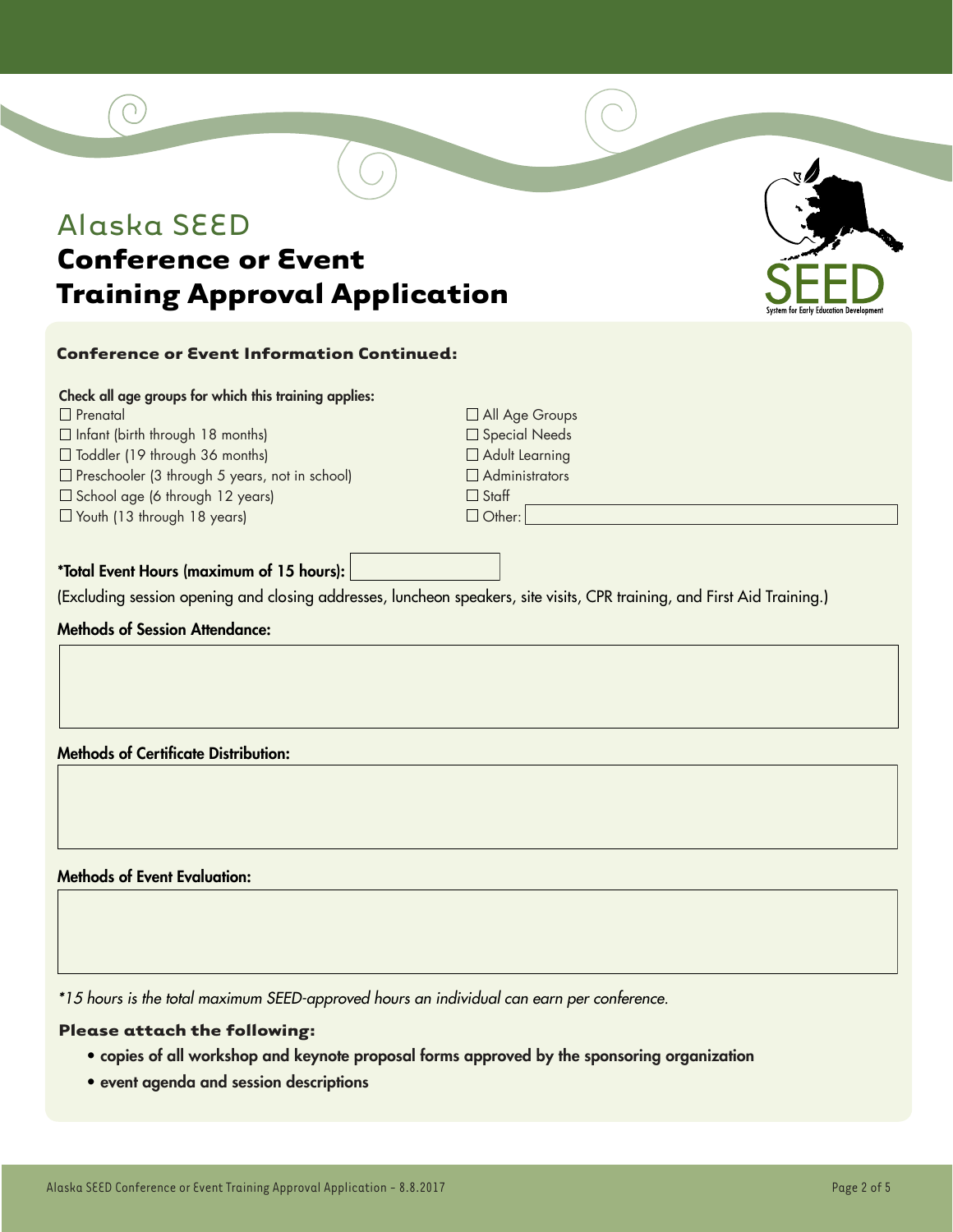### ALASKA SEED **Instructional Plan for Conference or Event Training Approval Application**



Please complete your instructional plan below and ensure your plan covers all required components. See page 5 for examples. Submit your instructional plan with your completed application form.

|                                                                       | . . |  |
|-----------------------------------------------------------------------|-----|--|
| <b>Conference or Event Training Instructional Plan</b>                |     |  |
| A. Alaska Early Childhood<br>Core Knowledge and<br>Competencies (CKC) |     |  |
| <b>B. Training Outcomes</b>                                           |     |  |
| <b>C. Learning Methods</b>                                            |     |  |
| D. Alaska Early Learning<br>Guidelines (ELGs)<br>(If applicable)      |     |  |
| E. Assessment Tool                                                    |     |  |
| <b>F. Evaluation Tool</b>                                             |     |  |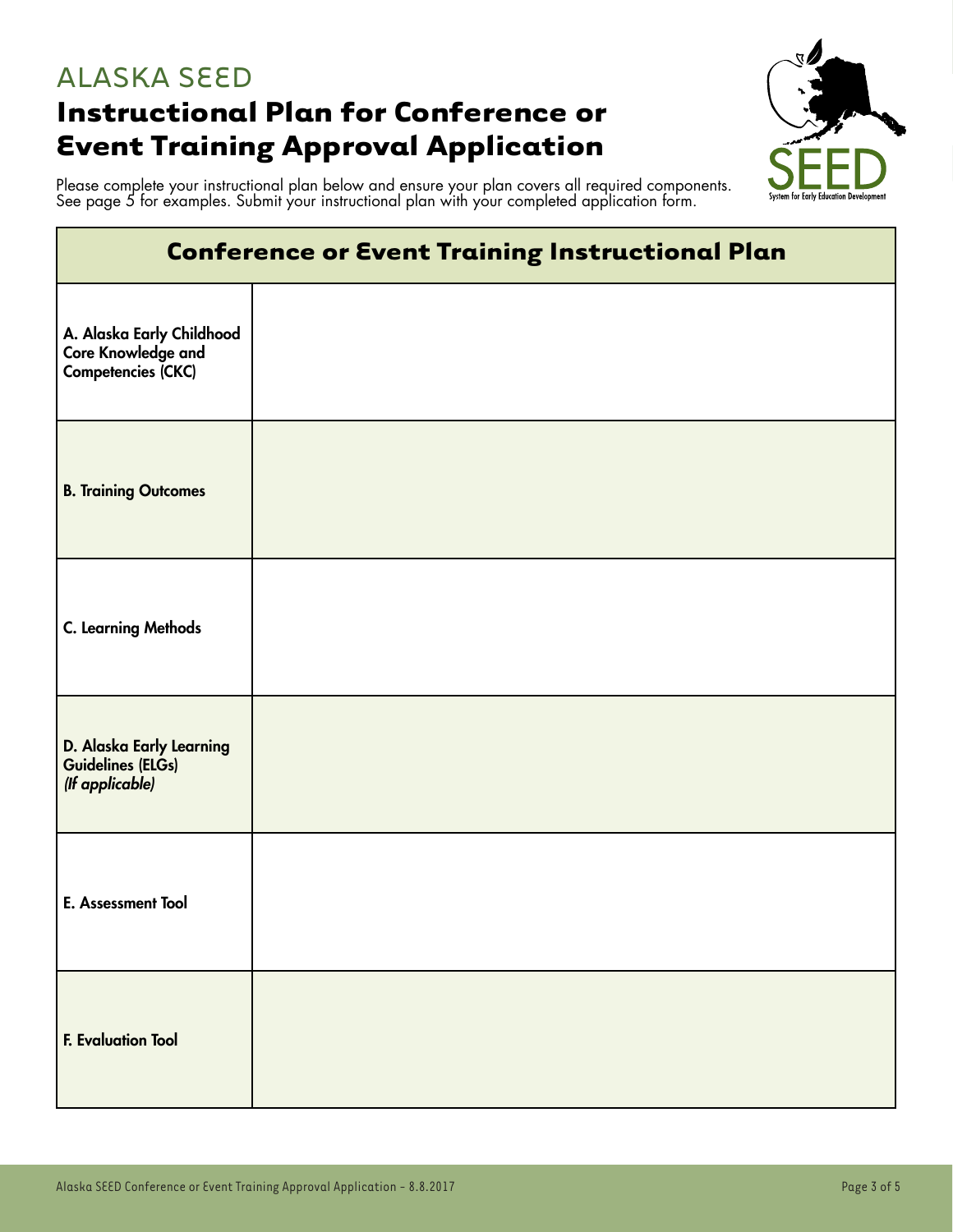### Alaska SEED **Conference or Event Training Approval Application**



#### **Coordinator Agreement:**

As the Event Coordinator, you must agree to the following:

- 1. I have ensured that the sponsoring organization has a process in place to document participants' attendance and hours.
- 2. I understand that participants can only accrue 15 hours of SEED-approved training hours for a conference/training event, and that opening and closing luncheon addresses/speakers, sites visits, CPR and First Aid training will not be included in the total clock hours of SEED approved training.
- 3. Keynote speakers are subject to approval for training hours, and a workshop proposal form must be submitted with the Conference or Event Training Approval Application.
- 4. I understand that conferences are approved as one-time events, and that all future events must be submitted with the Conference or Event Training Approval Application.
- 5. I agree to include Alaska's Early Care & Learning Core Knowledge and Competencies/Standards in the Conference Proposal Forms (RFP). (See the attached letter, which allows you to copy and paste to your RFP).
- 6. I understand that not all conference hours may be SEED approved, and participants can only accrue a maximum of 15 hours.

 $\Box$  I agree to the above statements.

Printed Name:

Signature:

**Please submit your application form and instructional plan via email to: info@seedttas.org For questions, please contact the SEED System Development Coordinator at 907.265.3132 or info@seedttas.org.**

 $\overline{\odot}$